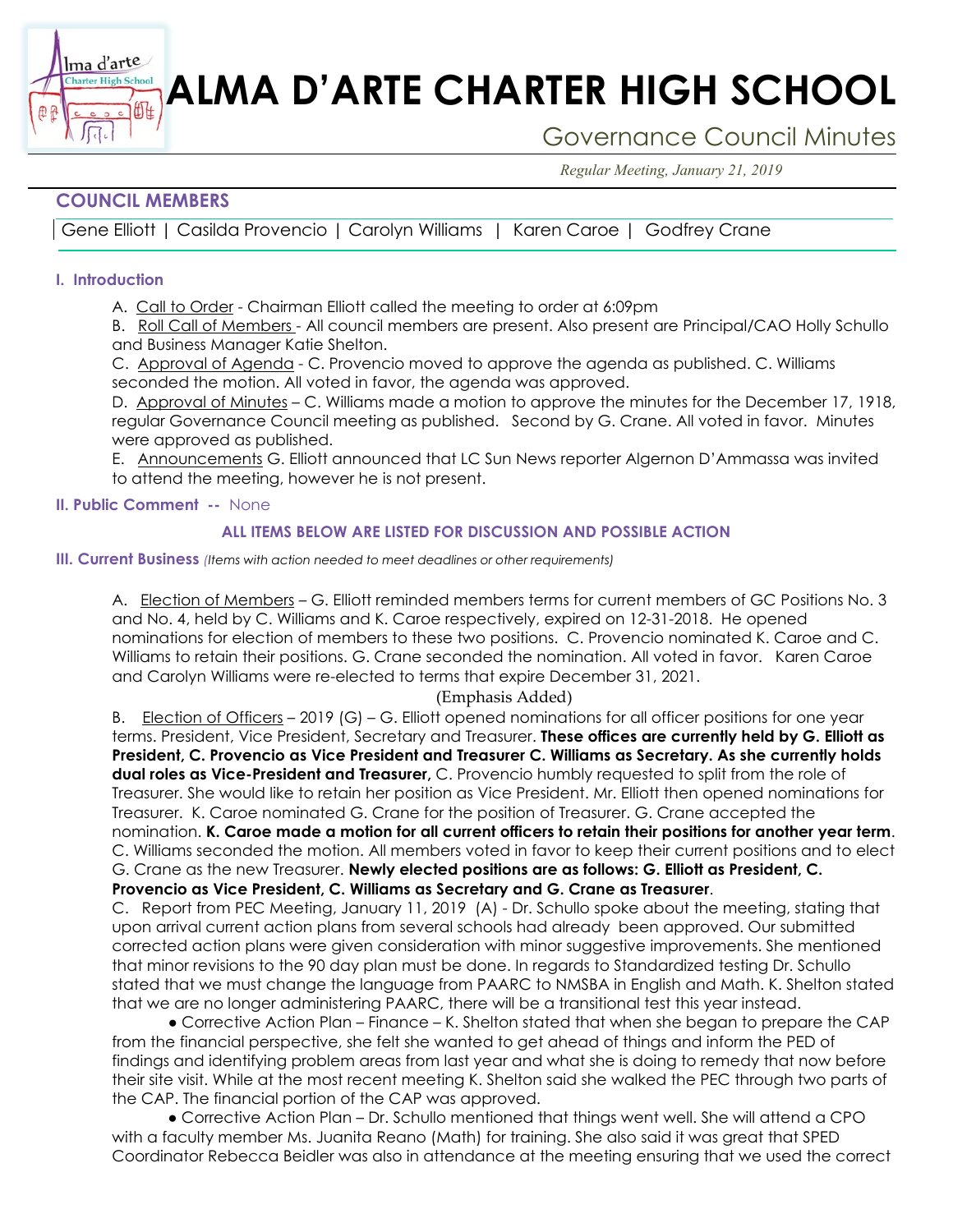language and explanations of our programs here at Alma. C. Williams added that while things did go well, we are still responsible as a school for providing the SPED services that were not supplied at the beginning of the year. The owed services are measured in hours and the school was in violation of providing those services for 27 days. Moving forward Dr. Schullo will contact parents via letter and arrange a time in which retro-services can be provided.

**IV. Past Business** *(Review and routine approval/acceptance of actions taken, reports compiled, funds received/expended, audit and program results, etc.)*

A. Finance – K. Shelton expressed the need for a finance committee. GC Members agreed that this is necessary. Dr. Schullo mentioned that she has a specific parent in mind for the group. Which must contain the business manager, GC treasurer, 3 faculty members and a parent member. The Finance committee role is to go over the finance report and raise any questions or concerns. There is no voting. The final information is then presented to the GC and that is where the action (if any) is taken. K. Shelton suggests the finance committee will meet before the GC meetings at noon.

 1. Monthly Report – December, 2018 – K. Shelton presented the financial report for December. While preparing to present Ms. Shelton discovered that she had sent the wrong report to GC members, however, quickly recovered and sent out a new email containing the correct report. She moved on to discuss the following:

● 2 BARS - SB9 - \$8,090 used for classroom furniture, and or improvement. Up \$500 from last year.

 ● Title 1 – application being corrected for this year and PED accepted \$59,228 of this fund will be used to cover salaries for 2 math teachers. C. Provencio made a motion to approve the BAR's, K. Caroe seconded the motion. All voted in favor and the BAR's were accepted.

Ms. Shelton made the rest of the report in extensive detail. Ending with the projected carryover for the end of the year at \$308,000. C. Williams made a motion to accept the finance report. K. Caroe seconded the motion. All members voted in favor and the finance report was accepted.

2. Annual Audit – the schedule for the audit has not been published at this time.

B. Academic Report (A) – Dr. Schullo reported that we received 6 new students in the last week. Which brings our enrollment to 146 students. Dr. Schullo mentioned that we will also be hosting the traveling Anne Frank exhibit on February 8. She has invited several schools as guests to attend. C. By-laws Review (G) – C. Provencio spoke about the by-laws. Which by her account had been amended on February 12, 2017. She handed out copies of the by-laws for the members' perusal until next meeting. C. Williams reminded the group that there are necessary by-laws for SPED that need to be updated as well.

**III. Future Business** *(Research/discussion/plans for long-term directions of Alma. To include modification of mission, goals, academic programs, budgets, etc.)*

A. Comprehensive Review of Policies for Compliance (G) – several policies were examined for content and clarification. Including PED documents to include Legal names and preferred names.

B. Faculty Appreciation Event (G)

C. Parental Involvement (G & A) – K. Caroe expressed interest in the parental involvement. She stated that before you can seek parent involvement you need to know what it is you need them for.

#### **VI. Next Meeting Agenda Items**

- A. Future Business
	- Update on SPED policies
	- Clarification on parent volunteers
	- T&E consideration
	- Principal Evaluation
- B. Current Business
- C. Past Business

#### **VII. Adjournment**

Chairman Elliott adjourned the meeting at 7:49pm

*\*\*One or the other of these three notations will appear at the end of each item, depending on who is introducing the item. Items can appear in no special order, i.e. all (A) together, etc. Just random is fine.*